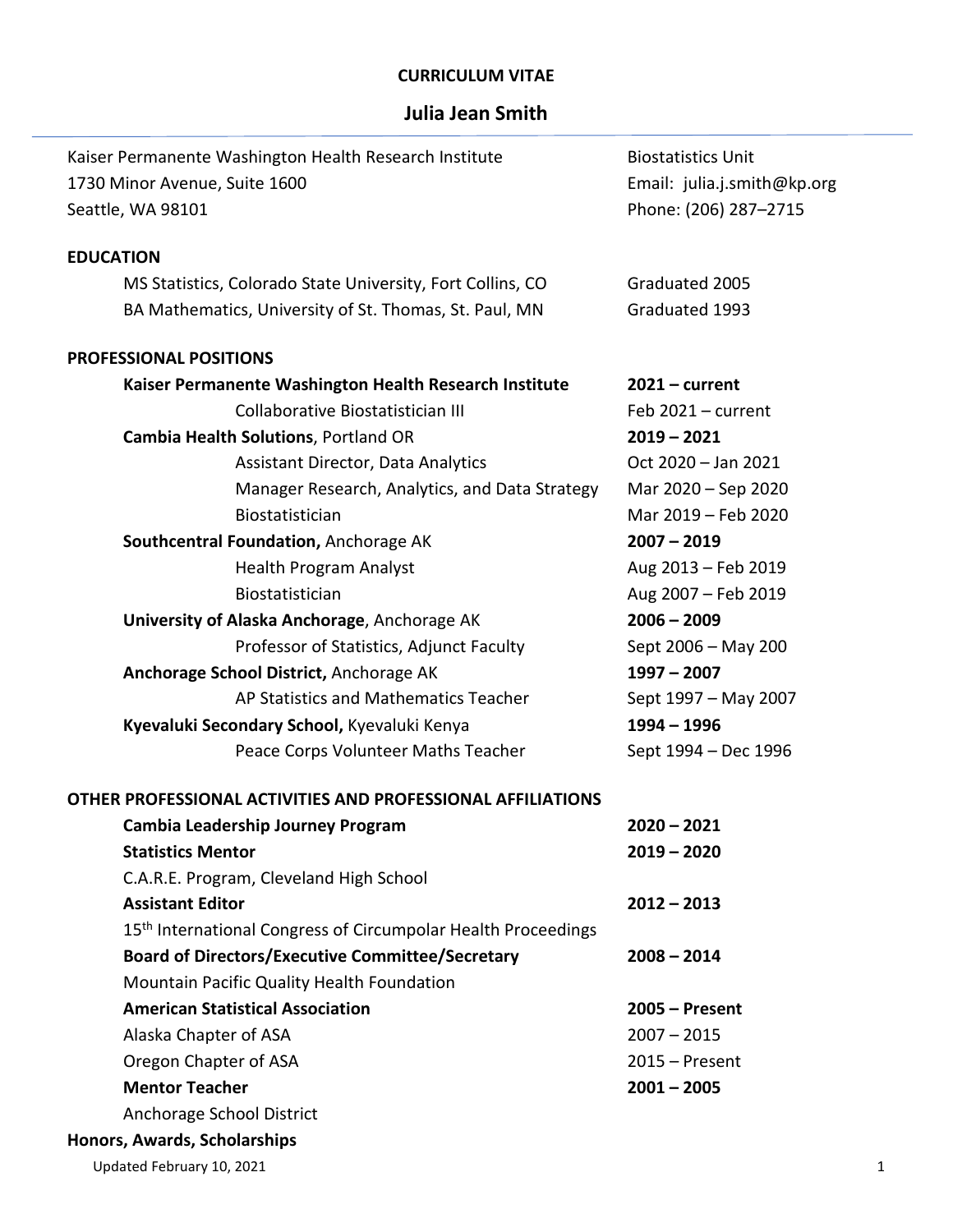|                       | Aquinas Scholar, University of St. Thomas                   | 1989 – 1993      |
|-----------------------|-------------------------------------------------------------|------------------|
|                       | Member Delta Epsilon Sigma, National Honors Society         | $1991 - 1993$    |
|                       | Graduated <i>magna cum laude</i> , University of St. Thomas | 1993             |
|                       | Alaska State Finalist,                                      |                  |
|                       | Presidential Award for Excellence in Mathematics Teaching   | 2007             |
|                       | Living Our Values Award, Southcentral Foundation            | 2015             |
|                       | NLM Georgia Bioinformatics Seminar Delegate                 | 2016             |
|                       |                                                             |                  |
| <b>Certifications</b> |                                                             |                  |
|                       | <b>Certified Professional in Healthcare Quality</b>         | $2016 -$ Present |
|                       | NAHQ License 00296289                                       |                  |
|                       | Data Science Dojo Bootcamp                                  | $2017 -$ Present |
|                       | Data Science Dojo License a4a7a047                          |                  |
|                       | <b>Certified De-identification Professional</b>             | $2018 - 2020$    |
|                       | <b>HITRUST License 30018</b>                                |                  |
|                       | <b>SAS Base Programmer Certification</b>                    | $2019 -$ Present |
|                       | SAS License ZP4NTT11KMR418GT                                |                  |

## **PUBLICATIONS**

Schaefer KR, Muller CJ, **Smith JJ**, Avey JP, Shaw JL (2020). Using the electronic health record to identify suicide risk factors in an Alaska Native health system. *Psychological Services, advanced online publication.* doi: 10.1037/ser0000492

**Smith JJ**, Qiu Y, Lam SV, Lockwood CM, Pegus C, Gleason PP (2020). Medical Costs and Health Care Utilization Among Self-Insured Members with Carve-In Versus Carve-Out Pharmacy Benefits. *Journal of Managed Care & Specialty Pharmacy, 26*(6): 766-774*.* doi: 10.18553/jmcp.2020.19411

Schaefer KR, Noonan C, Mosley M, **Smith JJ**, Galbreath D, Fenn D, Robinson RF, Manson SM (2019). Differences in service utilization at an urban tribal health organization before and after Alzheimer's disease or related dementia diagnosis: A cohort study. *Alzheimer's & Dementia, 15*(11):1412-1419. doi: 10.1016/j.jalz.2019.06.4945

Avey JP, Dirks LG, Dillard DA, Manson SM, Merrick M, **Smith JJ**, Prickette GC, Tetpon S, Galbreath D, Triplett B, Robinson RF (2018). Depression management interests among Alaska Native and American Indian adults in primary care. *Journal of Affective Disorders, 239*: 214-219*.* doi: 10.1016/j.jad.2018.05.075.

Muller CJ, Robinson RF, **Smith JJ**, Jernigan MA, Hiratsuka V, Dillard DA, Buchwald D (2017). Text message reminders increased colorectal cancer screening in a randomized trial with Alaska Native and American Indian people. *Cancer*, *123*(8):1382-1389. doi: 10.1002/cncr.30499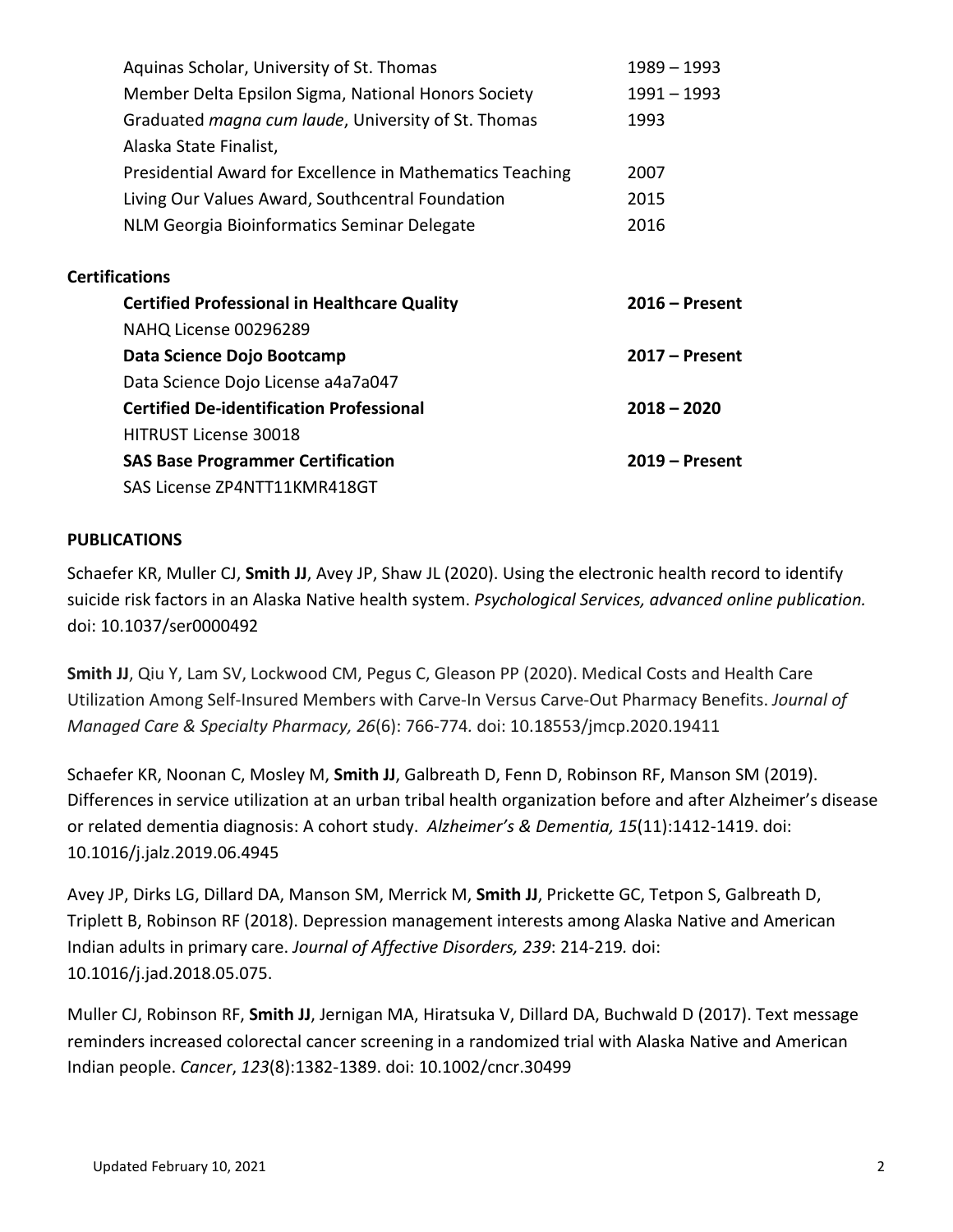Dillard DA, Avey JP, Robinson RF, **Smith JJ**, Beals J, Manson SM, Comtois KA (2016). Demographic, Clinical, and Service Utilization Factors Associated with Suicide-Related Visits among Alaska Native and American Indian Adults. *Suicide and Life Threatening Behavior, 47*(1):27-37. doi: 10.1111/sltb.12259

Hiratsuka VY, **Smith JJ**, Norman SM, Manson SM, Dillard DA (2015). Guideline concordant detection and management of depression among Alaska Native and American Indian people in primary care. *International Journal of Circumpolar Health*, 74, doi: 10.3402/ijch.v74.28315.

Robinson RF, Dillard DA, Hiratsuka VY, **Smith JJ**, Tierney S, Avey J, Buchwald DS (2015). Formative evaluation to assess communication technology access and health communication preferences for Alaska Native people. *International Journal of Indigenous Health,* 10(2): 88 - 101.

**Smith JJ**, Johnston JM, Hiratsuka VY, Dillard DA, Tierney S, Driscoll DL (2015). Medical home implementation and trends in diabetes quality measures for AN/AI primary care patients. *Primary Care Diabetes,* 9(2):120-6. doi: 10.1016/j.pcd.2014.06.005

**Smith JJ**, Berman MD, Hiratsuka VY, Frasier RR. The effect of primary care utilization on glycemic control and hypertension among AN/AI adults with diabetes (2015). *Journal of the American Board of Family Medicine, 28*(1): 28-37. doi: 10.3122/jabfm.2015.01.130329.

**Smith JJ**, Robinson RF, Khan BA, Sosnoff CS, Dillard DA (2014). Estimating cotinine associations and a saliva cotinine level to identify active cigarette smoking in Alaska Native pregnant women. *Maternal and Child Health Journal, 18*(1): 120-8. doi: 10.1007/s10995-013-1241-x.

Driscoll DL, Hiratsuka VY, **Smith JJ**, Shaw JL, Norman SA, Reilly KL, Szafran QN, Johnston JM (2013). Process and outcomes of patient-centered medical care with Alaska Native people at Southcentral Foundation: findings from a mixed methods evaluation. *Annals of Family Medicine*, *11* Suppl 1:S41-9. doi: 10.1370/afm.1474.

Johnston JM, **Smith JJ**, Hiratsuka VY, Dillard DA, Szafran QN, Driscoll DL (2013). Tribal implementation of patient-centered medical home model in Alaska accompanied by decreased emergency room visits and hospitalizations. *International Journal of Circumpolar Health, 72*(20960), dx.doi.org/10.3402/ijch.v72i0.20960.

Khan BA, Robinson RF, **Smith JJ,** Dillard DA (2013). Prenatal alcohol exposure among Alaska Native/American Indian infants. *International Journal of Circumpolar Health, 72*(20973), dx.doi.org/10.3402/ijch.v72i0.20973.

Dillard DA, Robinson RF, **Smith JJ**, Khan BA, DuBois EW, Mau MK (2013). Depression and Type 2 diabetes among Alaska primary care patients. *Ethnicity and Disease, 23*(1), 56-64.

Dillard DA, **Smith JJ**, Ferucci ED, Lanier AP (2012). Depression prevalence and associated factors among Alaska Native people: The Alaska Education and Research Towards Health (EARTH) Study. *Journal of Affective Disorders, 136*(3):1088-97. doi: 10.1016/j.jad.2011.10.042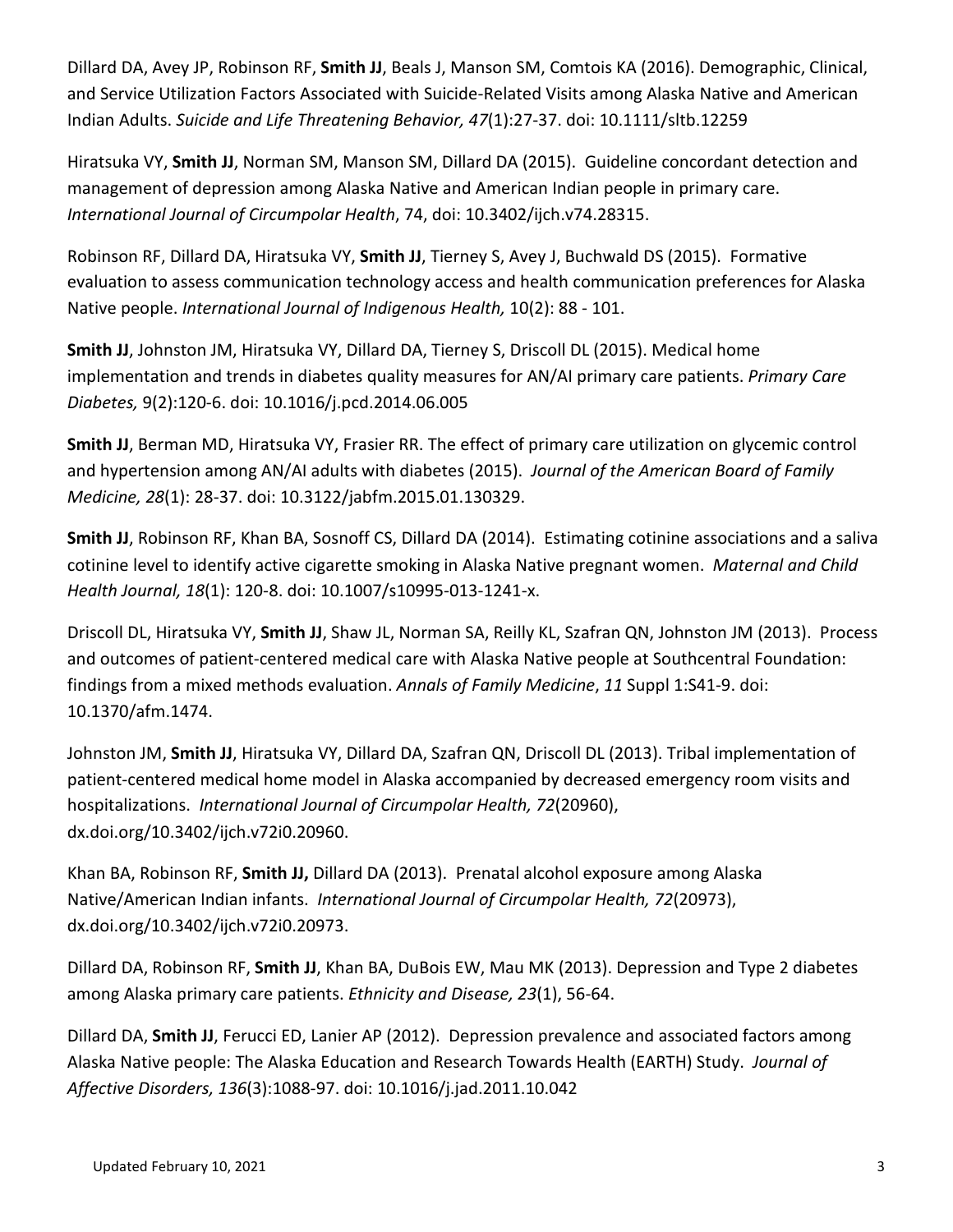Dillard DA, Muller CJ, **Smith JJ**, Hiratsuka VY, Manson SM **(2011)**. The impact of patient and provider factors on depression screening of American Indian and Alaska Native people in primary care. *Journal of Primary Care & Community Health, 3*(2): 120-124. doi: 10.1177/2150131911420724.

**Smith JJ**, Ferucci ED, Dillard DA, Lanier AP (2010). Tobacco use among Alaska Native people in the EARTH Study. *Nicotine and Tobacco Research, 12*(8): 839-844. doi: 10.1093/ntr/ntq091.

Redwood D, Lanier AP, Renner C, **Smith JJ,** Tom-Orme L, Slattery ML (2010). Differences in cigarette and smokeless tobacco use among American Indian and Alaska Native people living in Alaska and the Southwest United States. *Nicotine and Tobacco Research, 12*(7): 791-796. doi: 10.1093/ntr/ntq087.

## **Presentations (abstract submitted)**

Lam SV, Lockwood CM, Pegus C, **Smith JJ**, Qiu Y, Gleason PP. (2020) Pharmacy Benefit Carve-in Versus Carve-out: Cost and Medical Events Two-Year Retrospective Cohort Study. AMCP 2020 National Forum. April 21 – 24. Houston, TX. Academy of Managed Care Pharmacy Platinum Ribbon Awarded. (Note: Presented at virtual e-learning event due to Covid-19 Pandemic. Re-scheduled for in-person Presentation at Nexus 2020, Las Vegas, NV).

**Smith JJ**, Berman MD, Hiratsuka VY, Frazier RR (2014). Measuring the effect of primary care utilization on health outcomes. 20<sup>th</sup> Annual Scientific Symposium on Improving the Quality and Value of Health Care. December 8. Orlando, FL.

Driscoll DL, Johnston JM, **Smith JJ**, Hiratsuka VY, Dillard DA, Szafran QN, Shaw J, Reilly K (2012). Assessing changes in healthcare access, experiences, ER use, hospitalizations, and outcomes before and after implementation of a patient-centered medical home in Alaska. 140<sup>th</sup> American Public Health Association Annual Meeting and Exposition, October 27-31, San Francisco, CA.

Johnston JM, **Smith JJ**, Hiratsuka VY, Driscoll DL, Dillard DA, Shaw J, Szafran QN, and Reilly K (2012). Changes in Asthma-related Healthcare Utilization Associated with PCMH Implementation in a Tribal Healthcare System. Agency for Healthcare Research and Quality, September 9-11, Bethesda MD.

Johnston JM, **Smith JJ**, Hiratsuka VY, Dillard DA, Szafran Q., Driscoll DL (2012). Tribal Implementation of Patient-Centered Medical Home Model in Alaska Accompanied by Decreased Emergency Room Visits and Hospitalizations. 15th International Congress on Circumpolar Health, August 5-10, Fairbanks AK.

Dillard DA, Robinson RF, **Smith JJ,** Khan BA, Dubois EW, Mau MK (2012). Depression and Type 2 Diabetes Mellitus Among Alaska Native and American Indian People in Primary Care. 15<sup>th</sup> International Congress on Circumpolar Health, August 5-10, Fairbanks AK.

**Smith JJ**, Robinson RF, Khan BA, Sosnoff CS, Dillard DA (2012). A Study of Tobacco Use and Cotinine Measurement among Alaska Native Women During Pregnancy and Infants During the First Year of Life. 15<sup>th</sup> International Congress on Circumpolar Health, August 5-10, Fairbanks AK.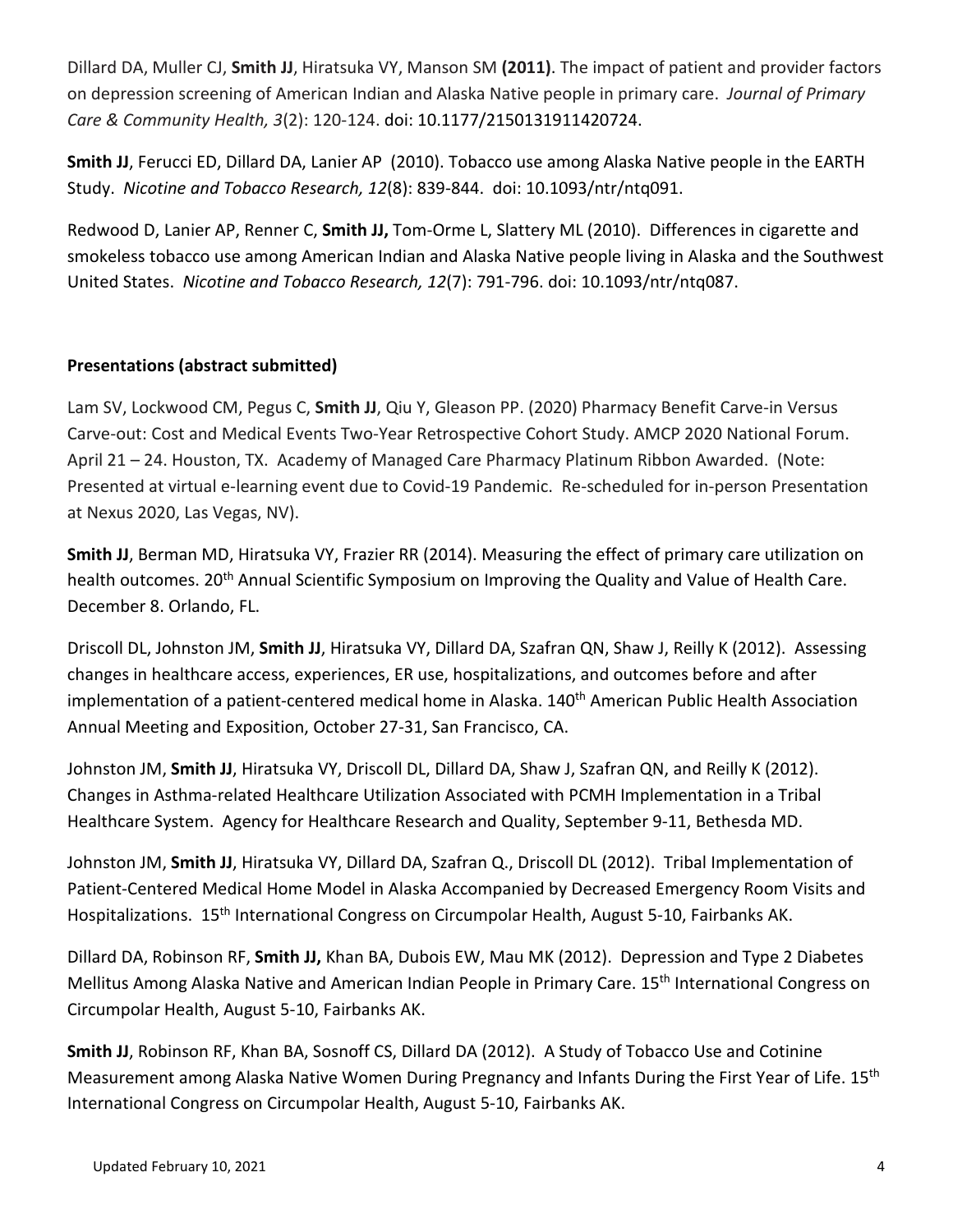Khan BA, Robinson RF, **Smith JJ**, Dillard DA (2012). Prenatal Alcohol Exposure among Alaska Native/American Indian Infants. 15<sup>th</sup> International Congress on Circumpolar Health, August 5-10, Fairbanks AK.

**Smith JJ**, Hiratsuka VY, Dillard DA, Szafran Q, Johnston J, Driscoll DL (2011). Primary Care Sensitive Measures Before and After the 1999 Implementation of a Patient-Centered Medical Home Model in an Urban Primary Care Center. 17th Annual Scientific Symposium at the National Forum on Quality Improvement in Health Care, December 4-7, Orlando FL.

Driscoll D, Hiratsuka VY, **Smith JJ**, Szafran Q, and Dillard DA (2011). Assessing change in primary care sensitive measures before and after implementation of a Patient-Centered Medical Home model in Alaska. 139th American Public Health Association Annual Meeting and Exposition, October 29-November 2, Washington DC.

Driscoll DL, Hiratsuka VY, **Smith JJ**, Szafran Q, Dillard DA, Johnston JM (2011). Transforming Primary Care at Southcentral Foundation: Preliminary Findings. Agency for Healthcare Research and Quality, September 18- 21, Bethesda MD.

**Smith JJ**, Hiratsuka VH, Szafran Q, Dillard DA, Driscoll DL (2011). Analysis of primary care sensitive measures before and after the 1999 implementation of a Patient-Centered Medical Home model in an urban primary care center. Academy Health Annual Research Meeting, June 12 -14, Seattle WA.

**Smith JJ**, Dillard DA, Jacobsen C, Hiratsuka VH, Lockart A, Manson SM (2011). Primary Care Depression Screening among American Indian and Alaska Native Adults: The Role of Patient and Provider Factors. 10<sup>th</sup> Annual Arctic Health Sciences Seminar, February 18, Anchorage AK.

Dillard DA, Khan B, Brown JK, **Smith JJ** (2010). Depression and Psychosocial Needs of Alaska Native/American Indian Adult Primary Care Patients with Type 2 Diabetes. 22<sup>nd</sup> Annual Native Health Research Conference, July 27 – 30, Rapid City, SD.

Dillard DA, **Smith JJ**, Ferucci ED, Lanier AP (2010). Factors Associated with Depression Among Alaska Native and American Indian People: The Alaska Education and Research Towards Health (EARTH) Study. 22<sup>nd</sup> Annual Native Health Research Conference, July 27 – 30, Rapid City, SD.

Dillard DA, Jacobsen C, **Smith JJ**, Hiratsuka VY, Lockart A, Manson SM (2010). Primary Care Depression Screening Among American Indian and Alaska Native Adults: The Role of Patient, Provider, and Visit Characteristics. International Society for Affective Disorders 5th Biennial Conference, April 16 – 19, Vancouver, BC.

Brown JK, **Smith JJ**, Dillard DA (2009). A Family Health History Demonstration Project at an Alaska Native Healthcare Organization. American Society of Human Genetics Annual Meeting, October 20 – 24, Honolulu, HI.

Brown JK, Dillard DA, **Smith JJ** (2009). Family Health History: A Demonstration Project Using Personal Stories to Educate. 21<sup>st</sup> Annual Native Health Research Conference, August  $3 - 6$ , Portland, OR.